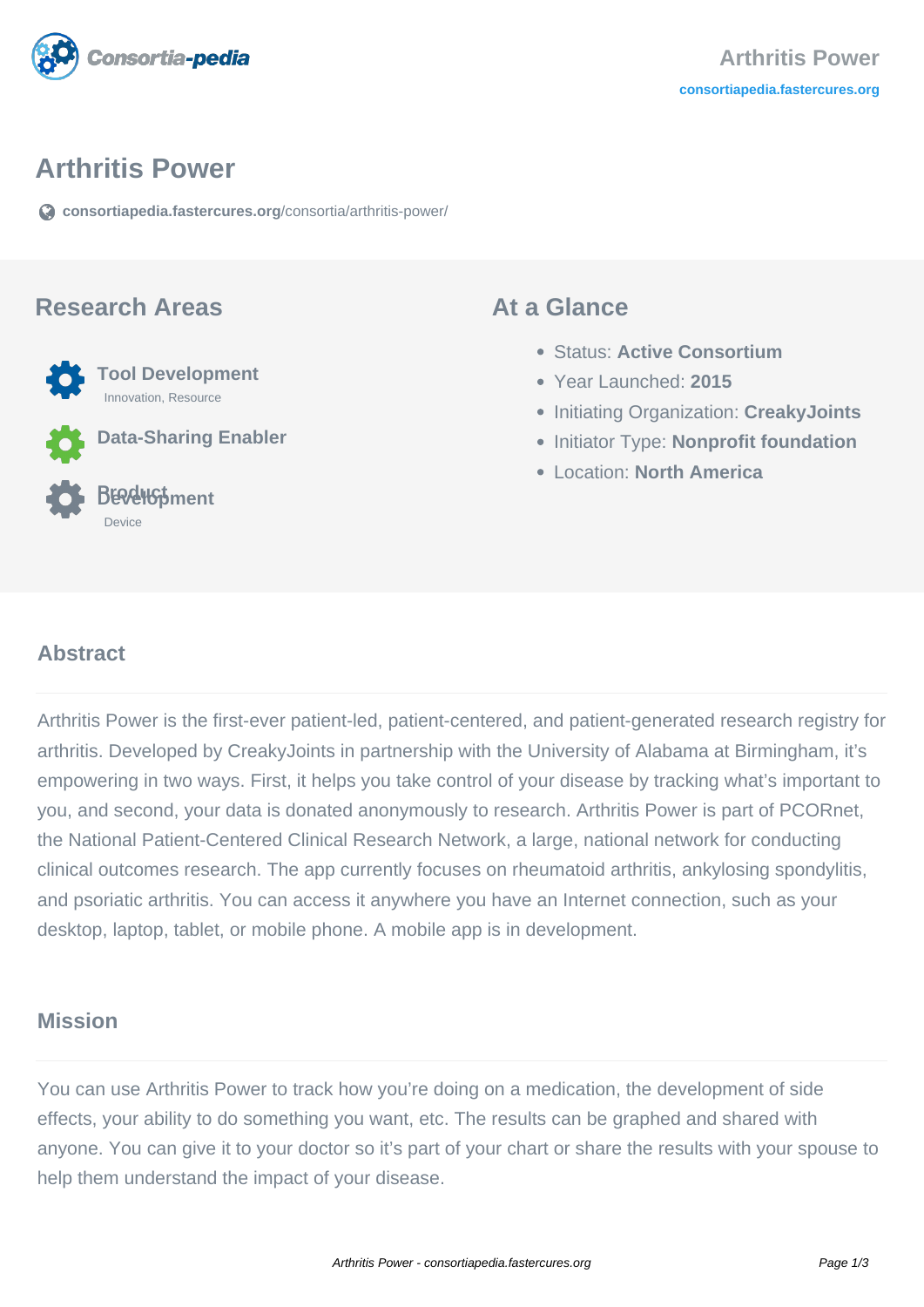

## **Consortium History**

Arthritis Power was launched in 2014

### **Structure & Governance**

Arthritis Power is a CreakyJoints initiative, which is an online, non-profit, patient support community that collaborates with the University of Alabama Birmingham, and is supported by the Patient Centered Outcomes Research Institute (PCORI).

### **Intellectual Property**

For information relating to CreakyJoints Privacy Policy, click [here](https://creakyjoints.org/privacy/)

#### **Patent Engagement**

Arthritis Power boasts engagement of 2,606 patients, 5,068 reported conditions, and 21,401 reported outcomes.

### **Links/Social Media Feed**

| Homepage | https://arthritispower.creakyjoints.org/#three |
|----------|------------------------------------------------|
| Twitter  | @CreakyJoints                                  |
| Facebook | @CreakyJoints                                  |